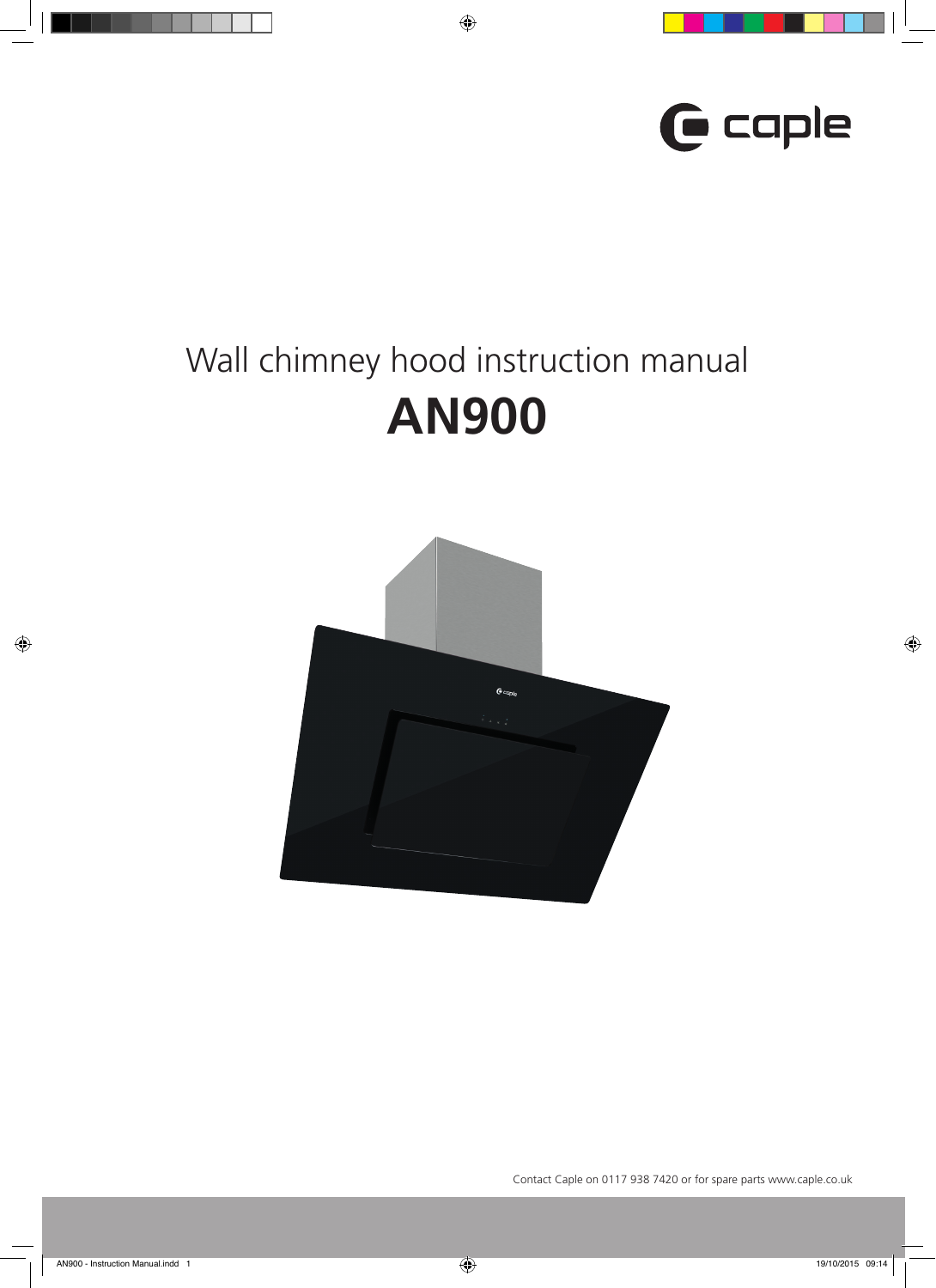# $\mathbf \Theta$  caple

# **CONTENTS**

 $\bigoplus$ 

| Introduction                    | 3  |
|---------------------------------|----|
| Safety precautions              | 4  |
| <b>Environmental protection</b> | 6  |
| Instructions for installation   | 7  |
| <b>Operating instructions</b>   | 10 |
| Care and maintenance            | 11 |
| Troubleshooting                 | 14 |
| Guarantee and servicing         | 14 |
| Caple Service contact details   | 16 |

Please keep this instruction manual for future reference

 $\bigoplus$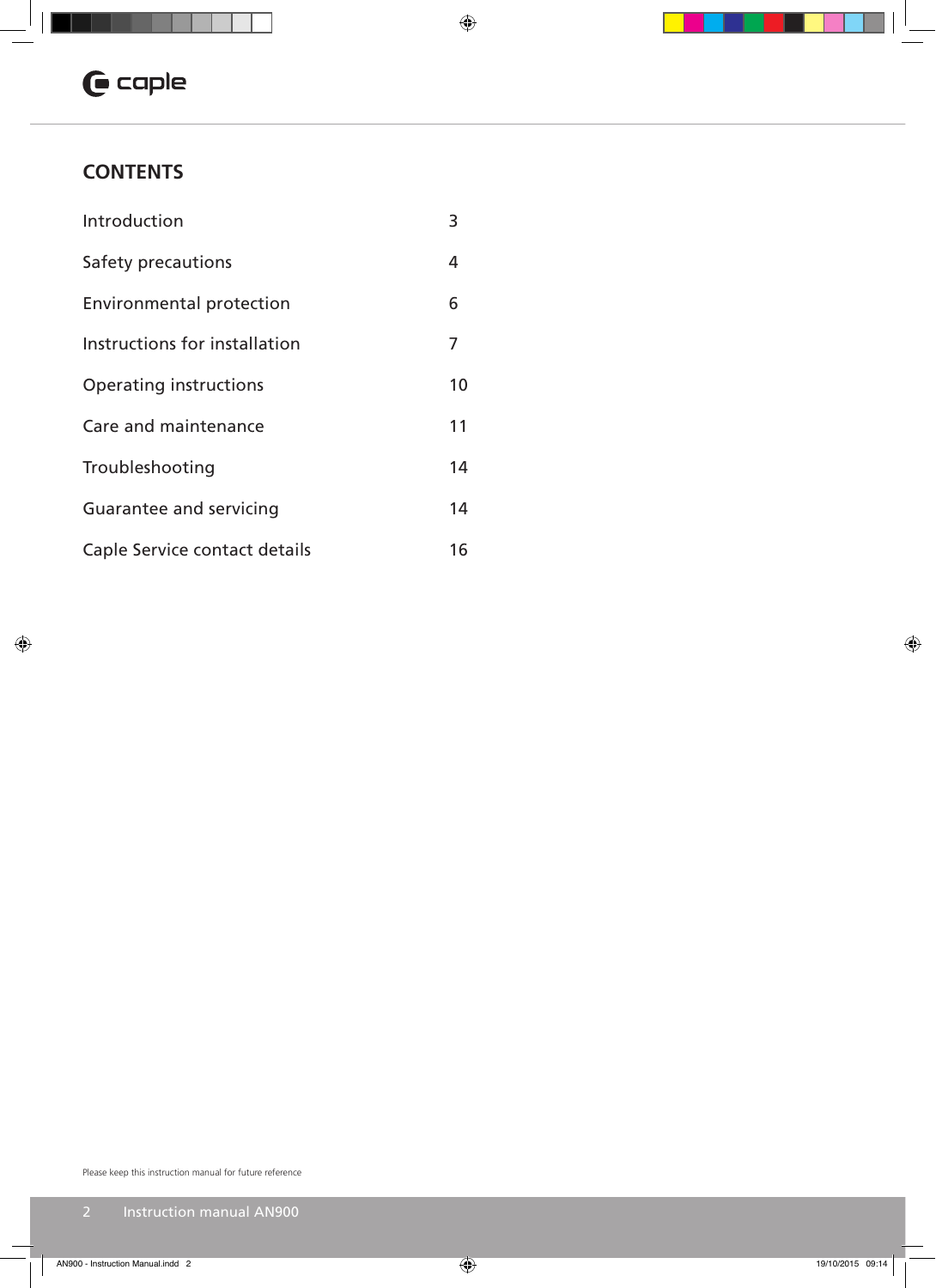## **INTRODUCTION**

Thank you for choosing this Caple extractor hood.

To ensure that you get the best results from your new extractor, we strongly suggest that you read this instruction manual thoroughly before use. If treated with care, your Caple extractor should give you years of trouble-free use.

◈

To register ownership, please ensure you complete and return the guarantee card supplied with the appliance or visit www.caple.co.uk and register here.

This instruction manual is designed to provide you with all the required information related to the installation, use and maintenance of the appliance.

This hood is designed to extract unpleasant odours from the kitchen; it is not intended to extract steam. In order to operate the unit correctly and safely, please read this instruction manual carefully before installation and use.

The cooker hood uses high quality materials and is made with a streamlined design. Equipped with an electric motor and centrifugal fan, it provides strong extraction with low noise. It also features non-stick grease filters and an easy installation.

### **IMPORTANT**

This appliance must only be used for the purpose it is intended. Other types of use are not permitted and may prove dangerous. Caple will not be held liable for any damage caused by the incorrect use of the appliance.

Do not use any accessories or attachments not recommended by Caple as this may result in fire, electric shock or injury.

To protect against fire, electrical shock and injury to persons, do not immerse cords or plugs in water or any other liquid.

Never touch the appliance with wet or damp hands.

Never pull the power cable as you could damage it. If the appliance is faulty, do not attempt to repair it. Isolate it from the mains electric supply and contact Caple Service either by phone 0117 938 7420 or email service@caple.co.uk.

```
Please keep this instruction manual for future reference
```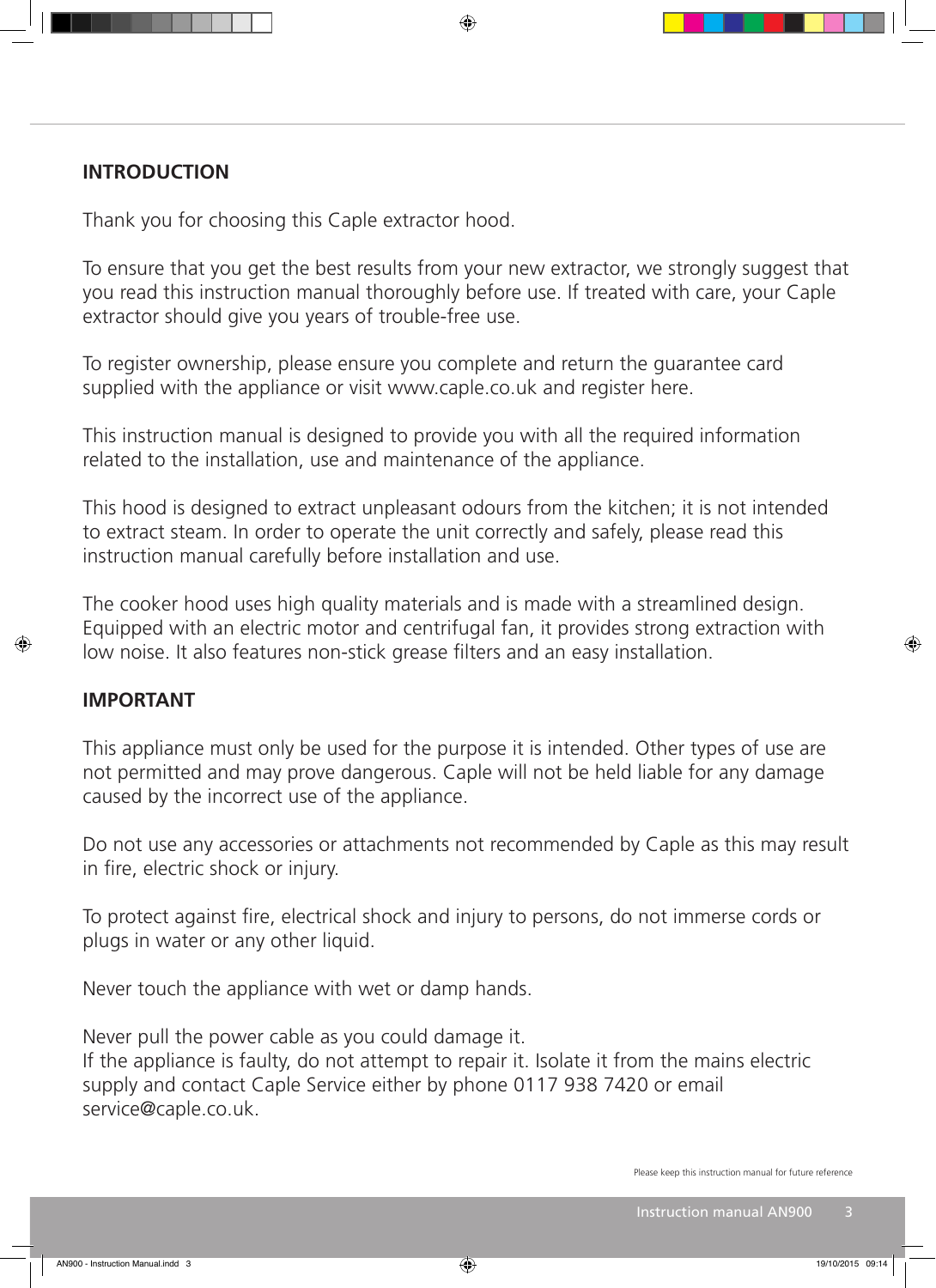# **G** caple

Keep all packaging (including plastic bags, polystyrene foam etc) out of the reach and away from children.

◈

Do not rest large or unstable objects on any part of the appliance.

## **IMPORTANT**

◈

Caple cannot be held responsible for injuries or losses caused by incorrect use or installation of this product. Please note that Caple reserve the right to invalidate the guarantee supplied with this product following incorrect installation or misuse of the appliance. Under no circumstances should any external covers be removed for servicing or maintenance except by suitably qualified personnel.

# **SAFETY PRECAUTIONS**

- Never let children operate the machine.
- The cooker hood is for home use only, not suitable for barbecuing, restaurants or other commercial purposes.
- The cooker hood and its filter should be cleaned regularly in order to keep in good working condition.
- Clean the cooker hood according to the instruction manual to reduce the risk of fire.
- When using a gas hob, do not leave naked flames under the extractor.
- Before connecting this appliance check that the power supply cord is not damaged.
- If the room where the hood is to be used contains a fuel burning appliance such as a central heating boiler then its flue must be of the sealed or balanced flue type. If other types of flue or appliances are fitted ensure that there is an adequate supply of air to the room.
- The air must not be discharged into a flue that is used for exhausting fumes from appliances burning gas or other fuels.
- Regulations concerning the discharge of air have to be conformed to.
- Do not flambé under the cooker hood.
- Never leave frying pans unattended during use as over-heated fats and oils may catch fire.
- To ensure the best performance, we recommend switching on the extractor 15 minutes before cooking and leave it running 15 minutes after. This will ensure that the air in the kitchen is being circulated before cooking commences and the air is being cleaned after cooking has finished.
- The performance of your extractor will vary depending on a number of factors. These include type of extraction, room volume, length of ducting, ventilation available and the cleanliness of the filters.

Please keep this instruction manual for future reference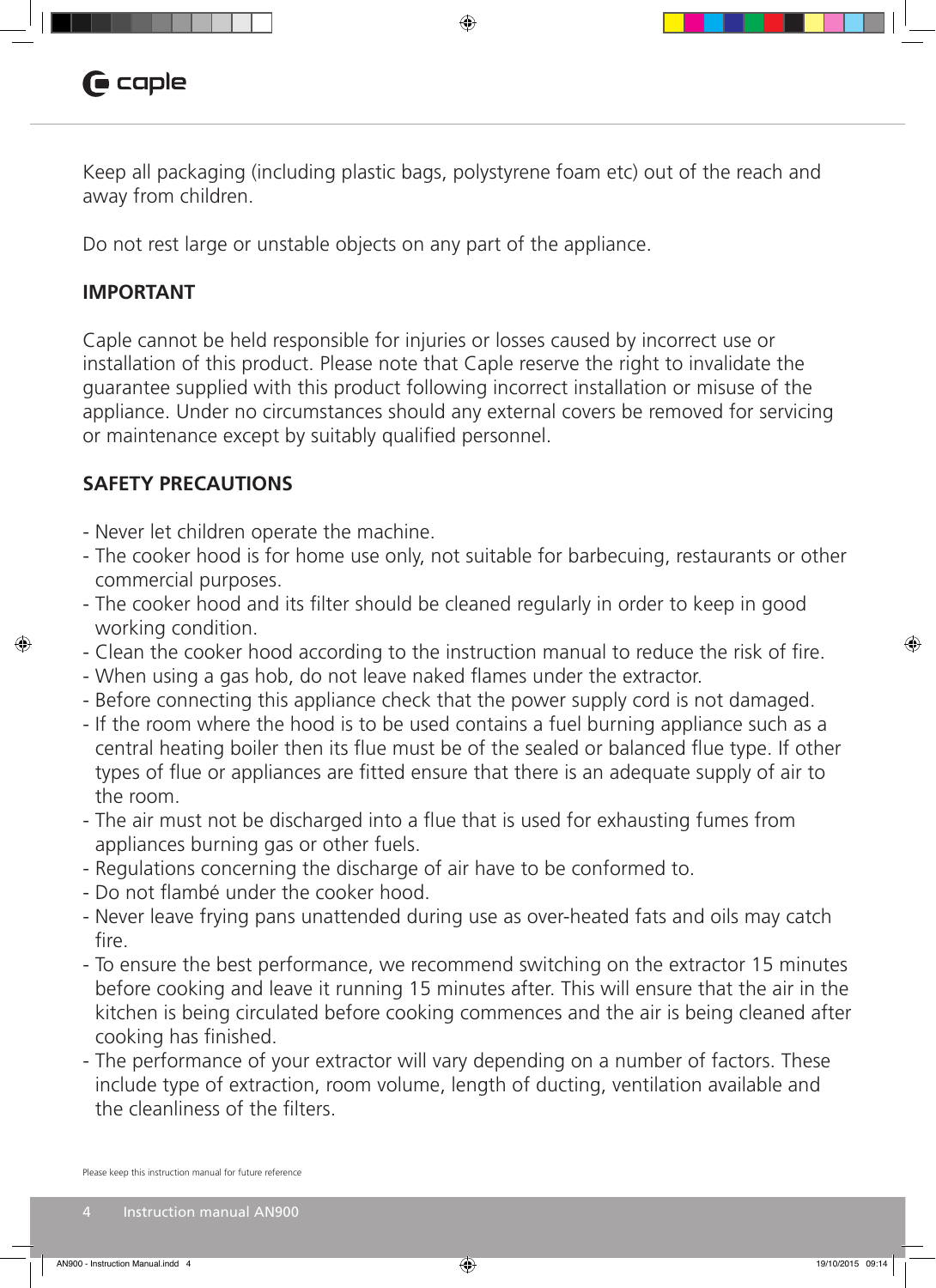- This appliance is not intended for use by persons (including children) with reduced physical, sensory or mental capabilities, or lack of experience and knowledge, unless they have been given supervision or instruction concerning use of the appliance by a person responsible for their safety.

◈

- Children should be supervised to ensure that they do not play with the appliance.
- Cleaning and user maintenance must not be made by children without supervision.
- Never immerse the appliance in water.
- This product is not designed for commercial use, it is a household appliance only. It is not intended to be used in:
	- Staff kitchen areas in shops, offices and other working environments,
	- Bed and breakfast type environments,
	- By clients in hotels, motels and other residential type environments.
- To avoid all risk, if the power cable is damaged, it must only be replaced by a Caple appointed engineer.
- Appliances can be used by persons with reduced physical, sensory or mental capabilities or lack of experience and knowledge if they have been given supervision or instruction concerning use of the appliance in a safe way and understand the hazards involved.
- Children must not play with this appliance.
- When not in use and before cleaning, always isolate the appliance from the electrical supply.

# **ELECTRICAL SHOCK HAZARD**

- Only plug this unit into a properly earthed outlet. If in doubt seek advice from a suitably qualified engineer.
- Failure to follow these instructions can result in death, fire, or electrical shock.
- This appliance must be connected to the mains by a competent person. We recommend that the appliance is connected by a qualified electrician who is a member of the N.I.C.E.I.C who will comply with the I.E.E and local regulations. Electrical information can be found on the rating plate.

◈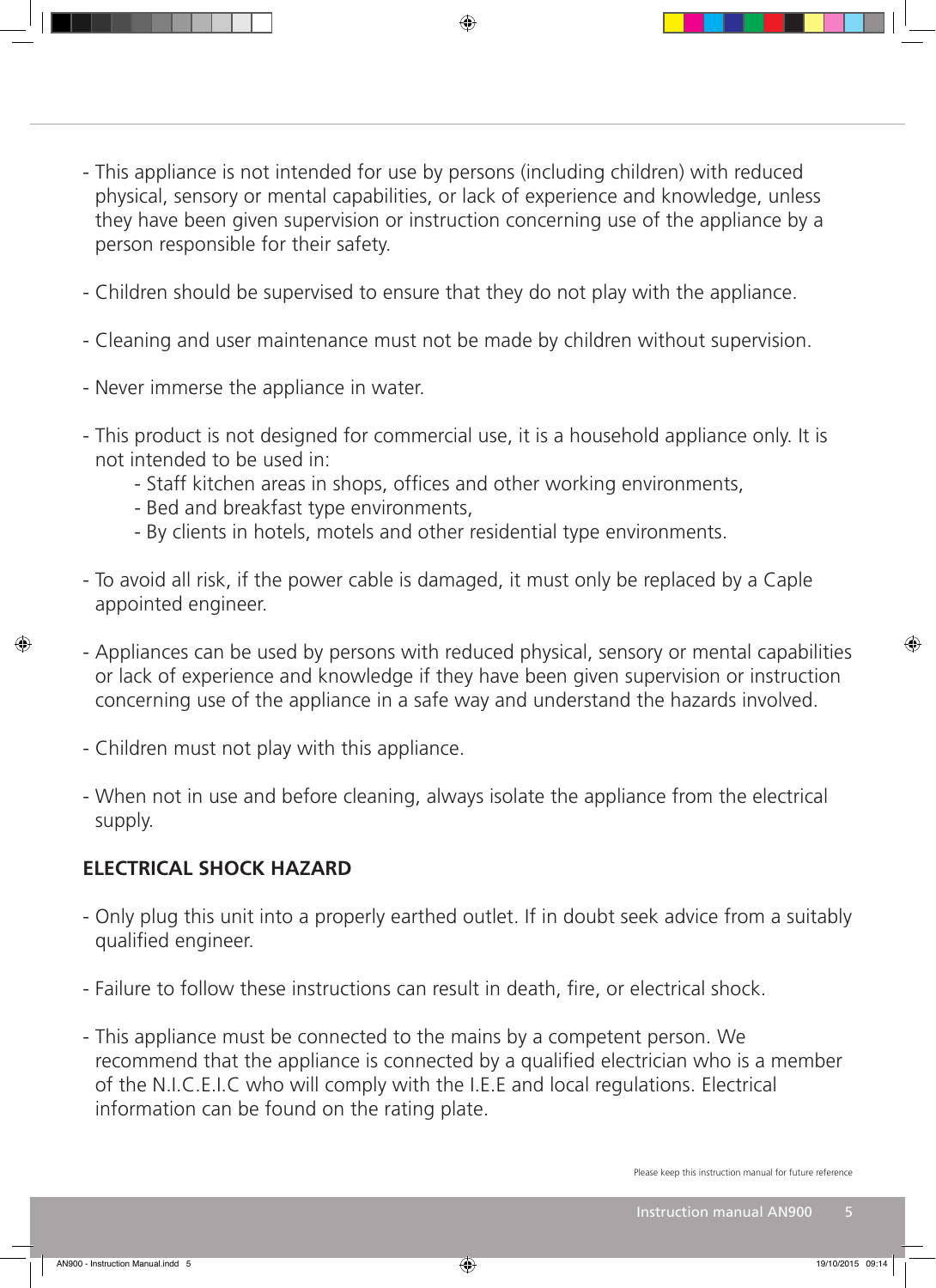# **G** caple

◈



### **ENVIRONMENTAL PROTECTION**

Waste electrical products should not be disposed of with household waste. Please recycle where facilities exist. Check with your Local Authority or retailer for recycling advice. This appliance is marked according to the European directive 2002/96/EC on Waste Electrical and Electronic Equipment (WEEE).

◈

By ensuring this product is disposed of correctly, you will help prevent potential negative consequences for the environment and human health, which could otherwise be caused by inappropriate waste handling of this product.

The symbol on the product indicates that this product may not be treated as household waste. Instead it shall be handed over to the applicable collection point for the recycling of electrical and electronic equipment.

Disposal must be carried out in accordance with local environmental regulations for waste disposal.

For more detailed information about treatment, recovery and recycling of this product, please contact your local council, your household waste disposal service or the retailer where you purchased the product.

# **CE DECLARATIONS OF CONFORMITY**

This appliance has been manufactured to the strictest standards and complies with all applicable legislation, Low Voltage Directive (LVD) and Electromagnetic Compatibility (EMC).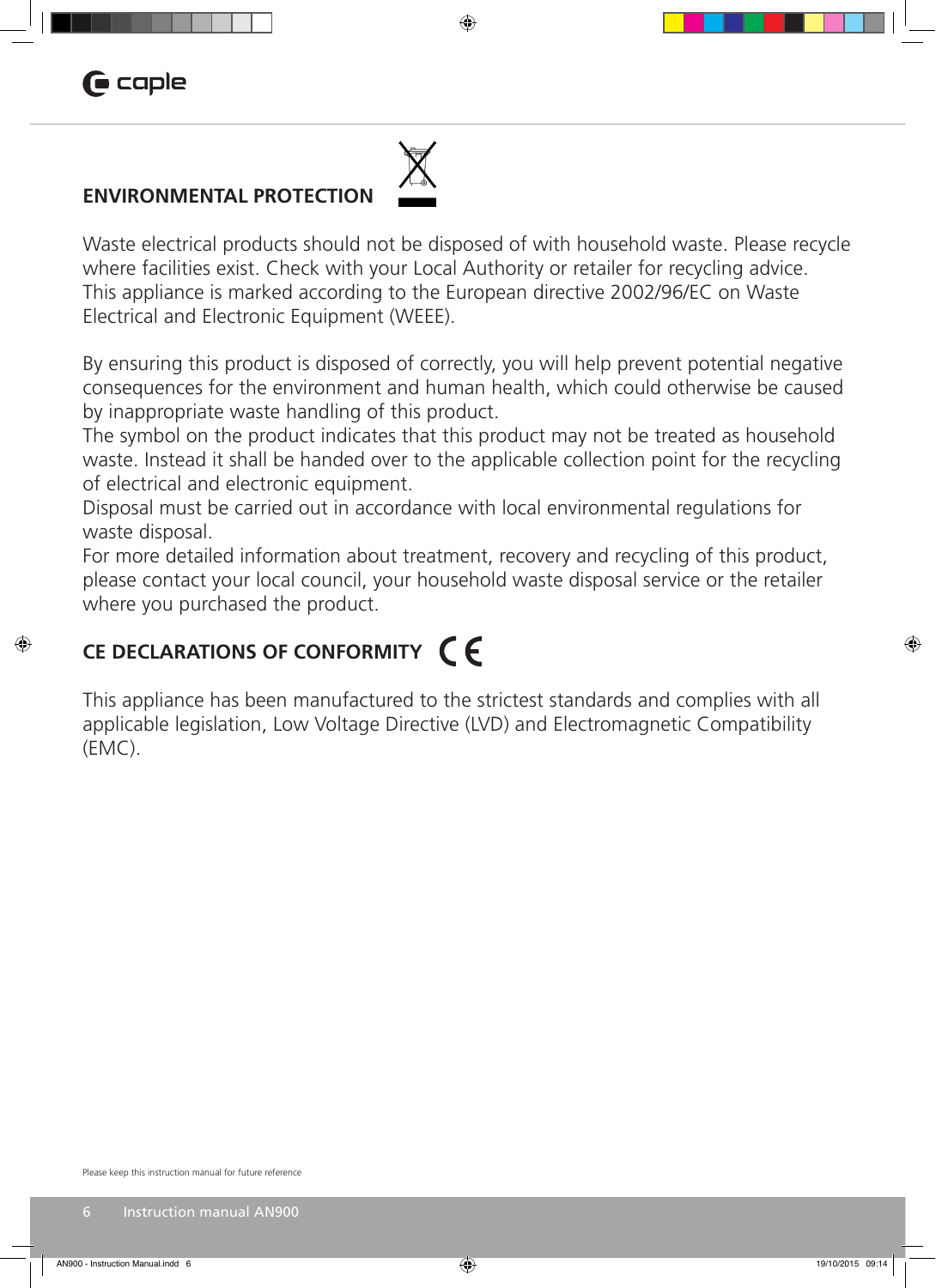### **INSTRUCTIONS FOR INSTALLATION**

### Before you start

- Read this manual carefully and completely.
- The cooker hood conforms to related appliances standards. Please check your local building codes for any additional requirements.

◈

- The appliance has been manufactured as class I, therefore earthed connection is necessary. The cooker hood must be installed so that the plug is easily accessible.

### Planning your installation

- Measure the floor to ceiling height. This hood can be installed on walls between 8ft and 9ft tall.
- Find the centre point of your opening. Mark a plumb line through this point from ceiling to your range/hob.
- Check your range/hob user manual for the minimum distance above your cooking surface. The minimum distance between any element or flame height and the nearest combustible surface is 61cm.
- Decided where the ductwork will run between the hood and the outside. Short, straight duct runs will provide the most air flow.
- If a recirculating kit is required (Code: CAP24CF), you may purchase one through your dealer or visit www.caple.co.uk.



### Remove all packaging

◈

- Remove the packaging with the product in place. Cut off the packing ribbons and carefully cut open the packaging (do not cut too deeply), remove the packaging. Check that the product is free from transport damage. Any damage should be reported immediately to the carrier or retailer. Damage, faults and missing parts must be reported immediately to the retailer.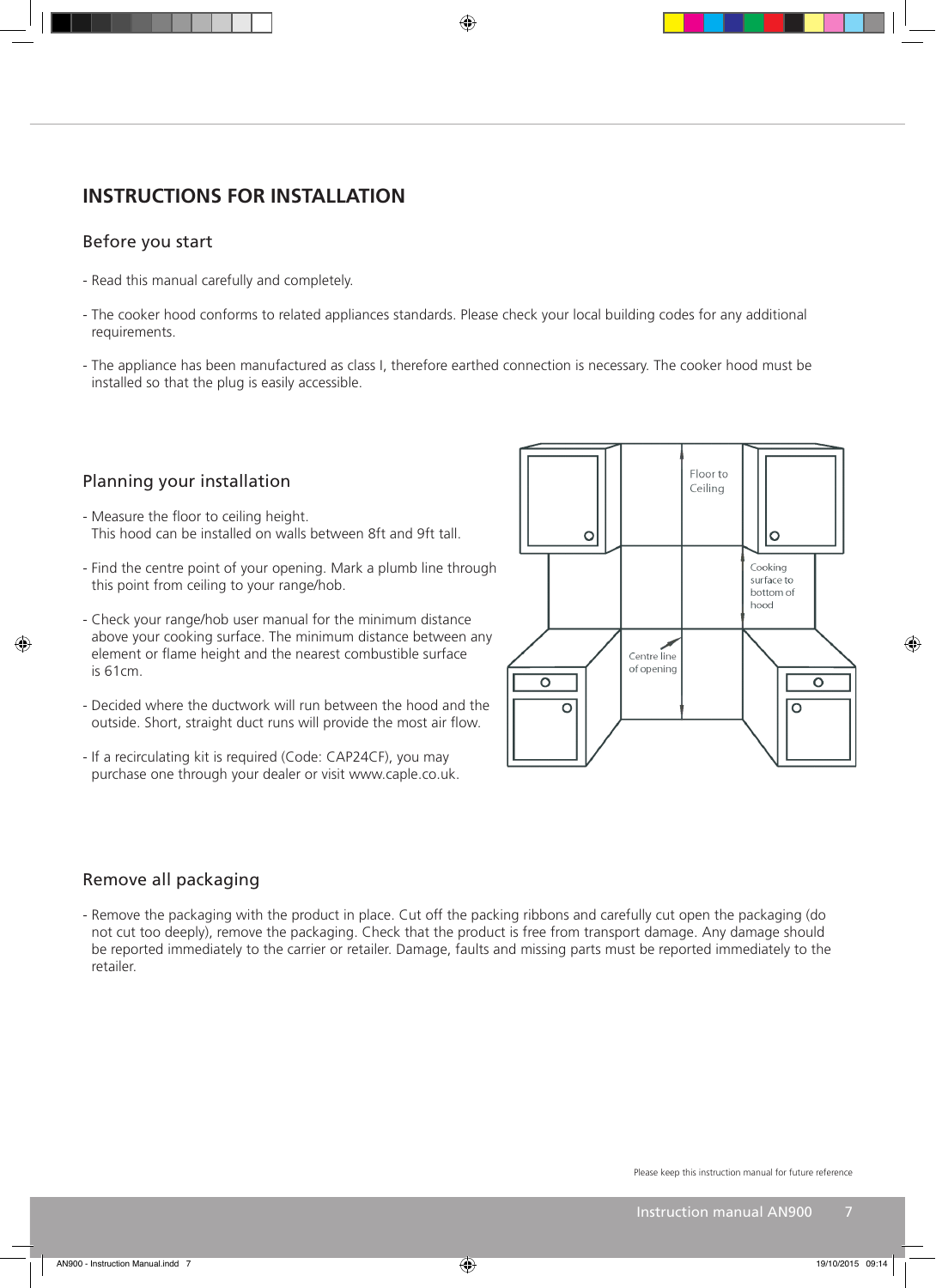# **G** caple

### Installing the ductwork

- Plan where the ductwork will run between the hood and the outside. The hoods exhaust vertically but can be ducted to the rear behind the chimney duct through an outside wall or vertically up through the ceiling to the roof. A short straight duct run will produce the most air flow. Length and elbows will reduce the efficiency of the blower.
- Install a roof or wall cap. Connect a 150mm round duct to the cap and work backwards toward the hood. Ensure joints are completely sealed with duct tape.





### Fixing to a wall

◈

- Before mounting the hood, plug in and test all functions for correct operation.
- Remove the filters from the bottom of the hood to prevent damage during the installation.
- With assistance, hold the hood temporarily in position ensuring the bottom is above the minimum clearance for the cooking surface. Mark on the wall the holes for the two mounting screws.
- Drill the holes (A) at the distances indicated. Use the appropriate screws and screw anchors for your wall type (e.g. reinforced concrete, drywall, etc.). If necessary, prepare back wall with cross framing for secure installation.
- Mount the hood on the wall screws. Align it in a horizontal position relative to cabinets. When the hood has been adjusted, secure unit by tightening screws (A).
- Connect duct tube (not included) to the exhaust piece using duct tape on all seals (B).

### Fixing the chimney flu

- Carefully loosen but do not separate the telescopic chimney duct pieces.
- Arrange the electrical power supply within the dimensions of the chimney duct.
- Adjust the width of the support bracket to match the upper duct. Fix it to the ceiling using the screws so that it is centred in line with your hood and at a distance from the ceiling indicated.



Please keep this instruction manual for future reference



⊕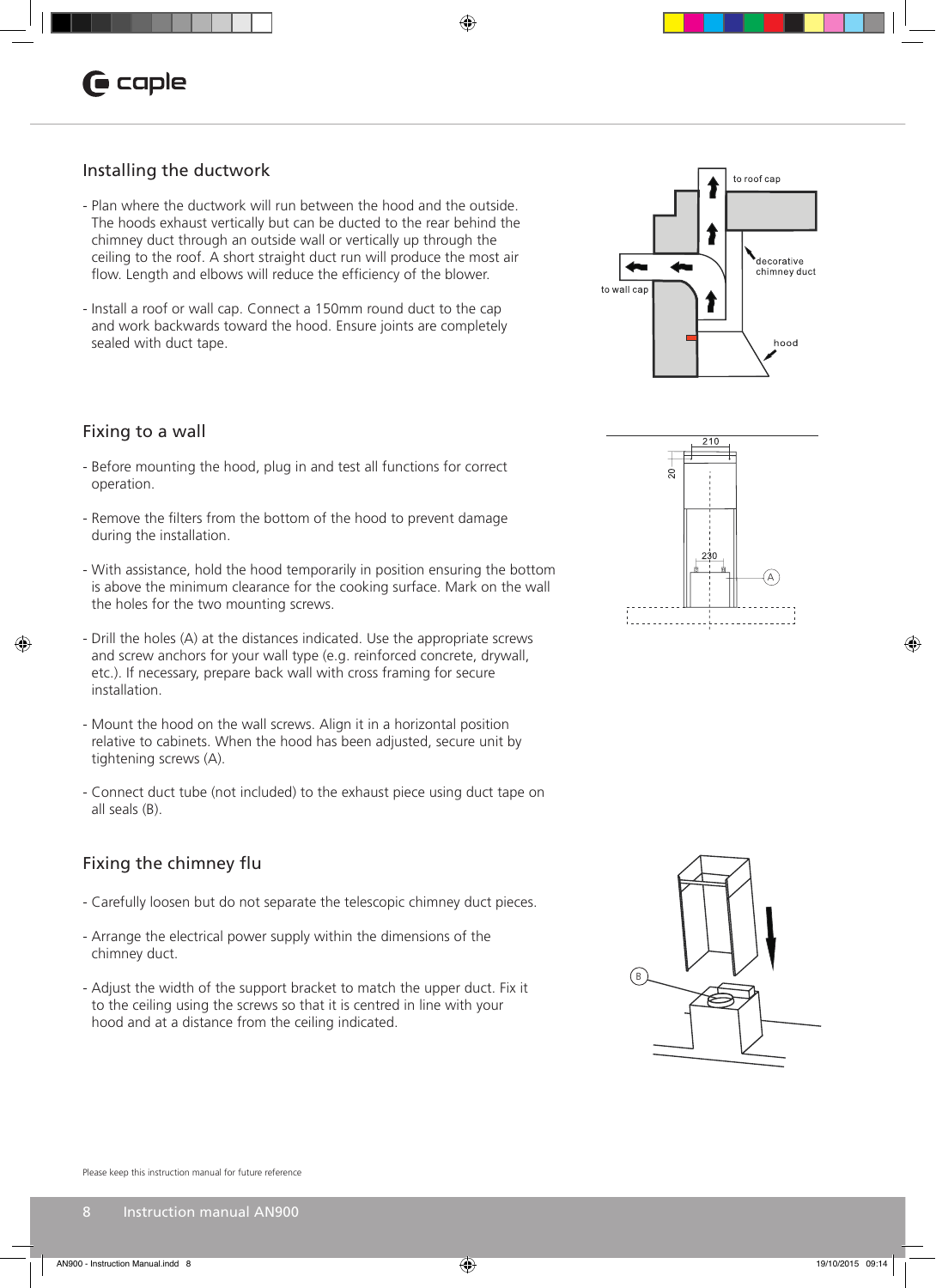### Installation guidelines



 $\bigoplus$ 

# Note: l<br>h

◈

The above installation guideline is for reference only, please contact your local dealer for a installation service.

#### Note:

The cooker hood should be placed at a minimum distance of 40-51cm above the hob. It is the manufacturer of the hob who determines the clearance required. The clearance quoted by the hob manufacturer must be followed. In the absence of any instructions supplied with a gas hob the minimum distance between the hob and the bottom of the hood must be at least 51cm. 5<br>51<br>25

### Levelling device



Please keep this instruction manual for future reference

 $\bigcirc$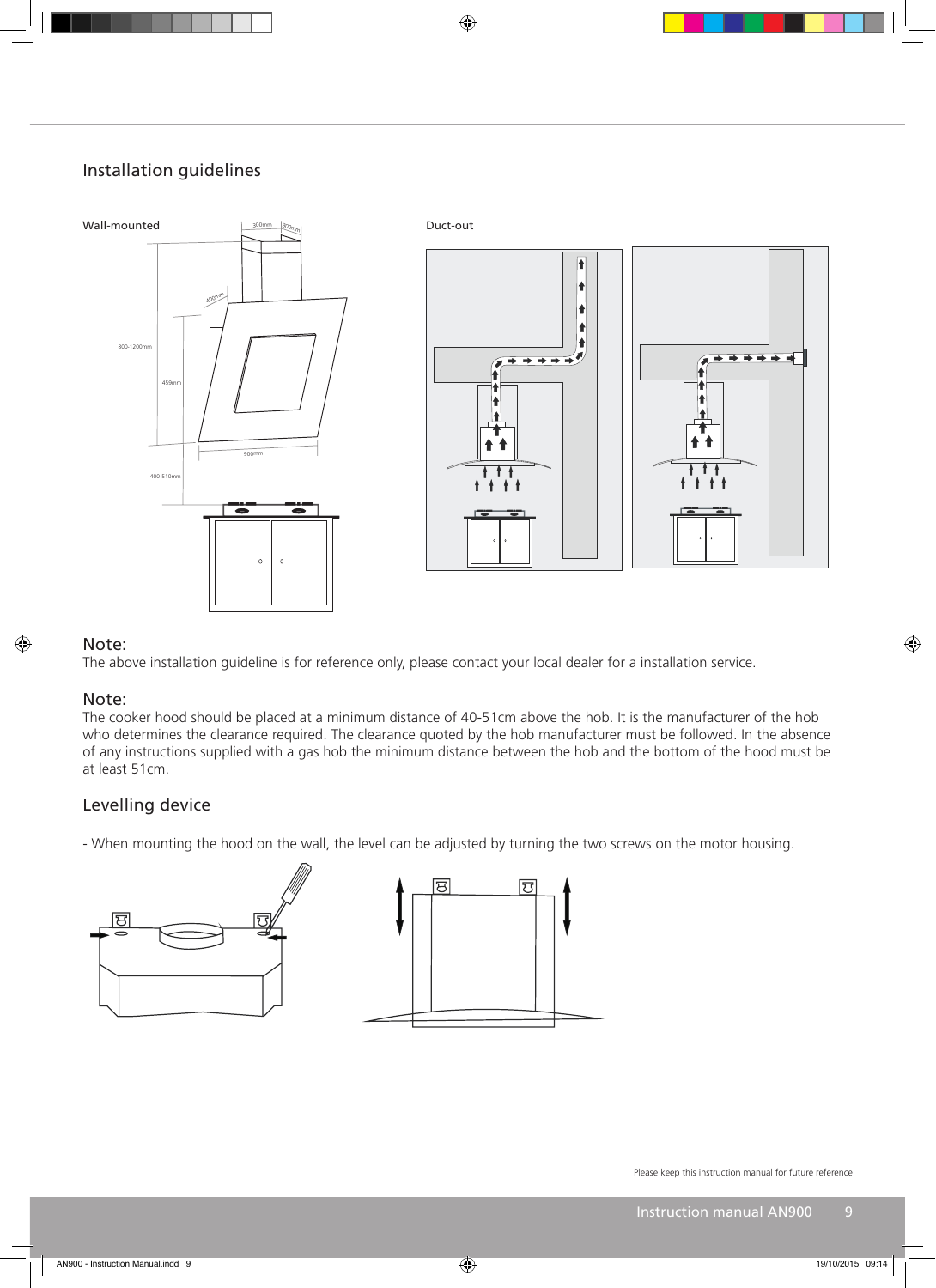# **C** caple

### Installation alternatives

The cooker hood can be installed in the following ways: Circulating indoor air (A) or outdoor venting (B)





### Important

◈

- If a two-part connection tube is used, the lower section must sit outside the upper section.
- Do not connect the cooker hood exhaust to a duct used to circulate hot air or vent steam from another appliance.

⊕

- Always use protective gloves when installing the appliance.

### **OPERATING INSTRUCTIONS**

#### **Operations**

- For optimum performance when removing cooking odours, it is recommended that you turn on your cooker hood 15 minutes prior to cooking and you leave it operating for 15 minutes after cooking.
- Clean the surfaces of the cooker hood regularly using a non-abrasive detergent.
- The anti-grease filters capture the grease particles suspended in the air. They will accumulate grease and dirt depending on the frequency of the use of your range/hob.
- In order to prevent a fire hazard, it is recommended that you clean the aluminium filter at least every 2 months

#### Warning:

- Do not attempt to remove the filters while the cooker hood is operating.
- Disconnect the electrical plug prior to any maintenance.
- This appliance is not intended for use by young children or infirm persons without supervision.
- There should be adequate ventilation in the room when the cooker hood is used at the same time as other fuel burning appliances.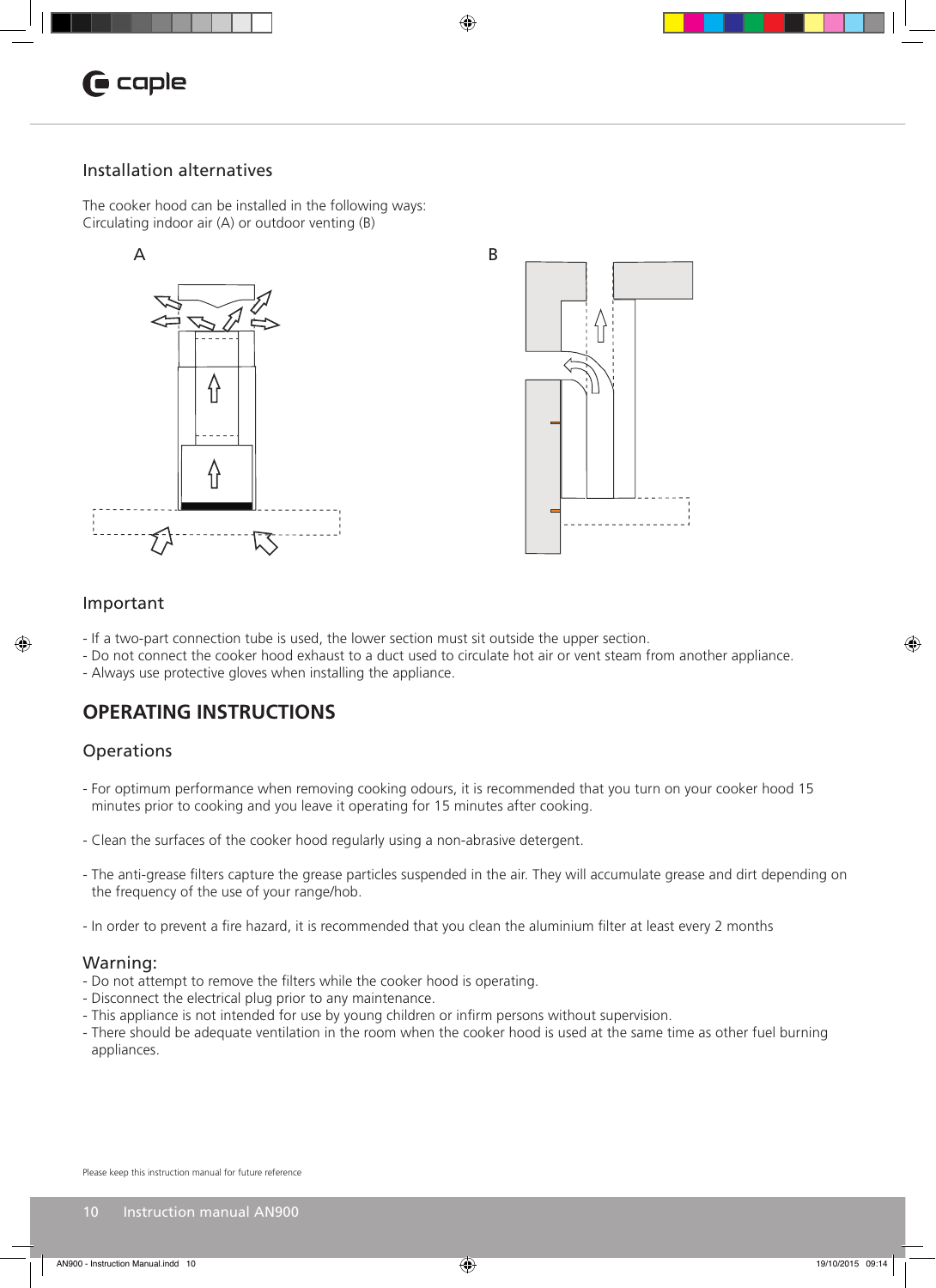

⊕

### **CARE AND MAINTENANCE**

#### Important

Before cleaning or maintenance please switch off the electricity supply and remove the plug from the wall.

### Regular cleaning

- Use a soft damp cloth with lukewarm mildly soapy water or household cleaning detergent. Never use metal pads, chemicals, abrasive material, abrasive cleaning creams or stiff brushes to clean the appliance.

### Cleaning the grease filter

- Clean the filter every month to help minimise the risk of fire.
- The filter collects grease, smoke and dust, therefore the filter is directly affecting the efficiency of the cooker hood. If not cleaned, the grease residue (which is potentially flammable) will saturate the filter. It can be easily cleaned with warm water and washing up liquid, alternatively the filters can be cleaned in your dishwasher. Please ensure no other items are washed with the filters, they must be washed separately to prevent food becoming trapped in the gauze. Cleaning the grease filters in the dishwasher may lead to discolouration, this is normal and is a not a fault with the product.

### Replacing your charcoal filter

- This only applies if you are using the hood in recirculation mode (not vented to the outside). The charcoal filter traps your cooking odours and they need to be replaced, this can vary depending on how frequently the cooker hood is used. We recommend replacing them at least every 6 months.
- This extractor uses CAP24CF charcoal filter. Filters can be purchased directly from www.caple.co.uk.

Please keep this instruction manual for future reference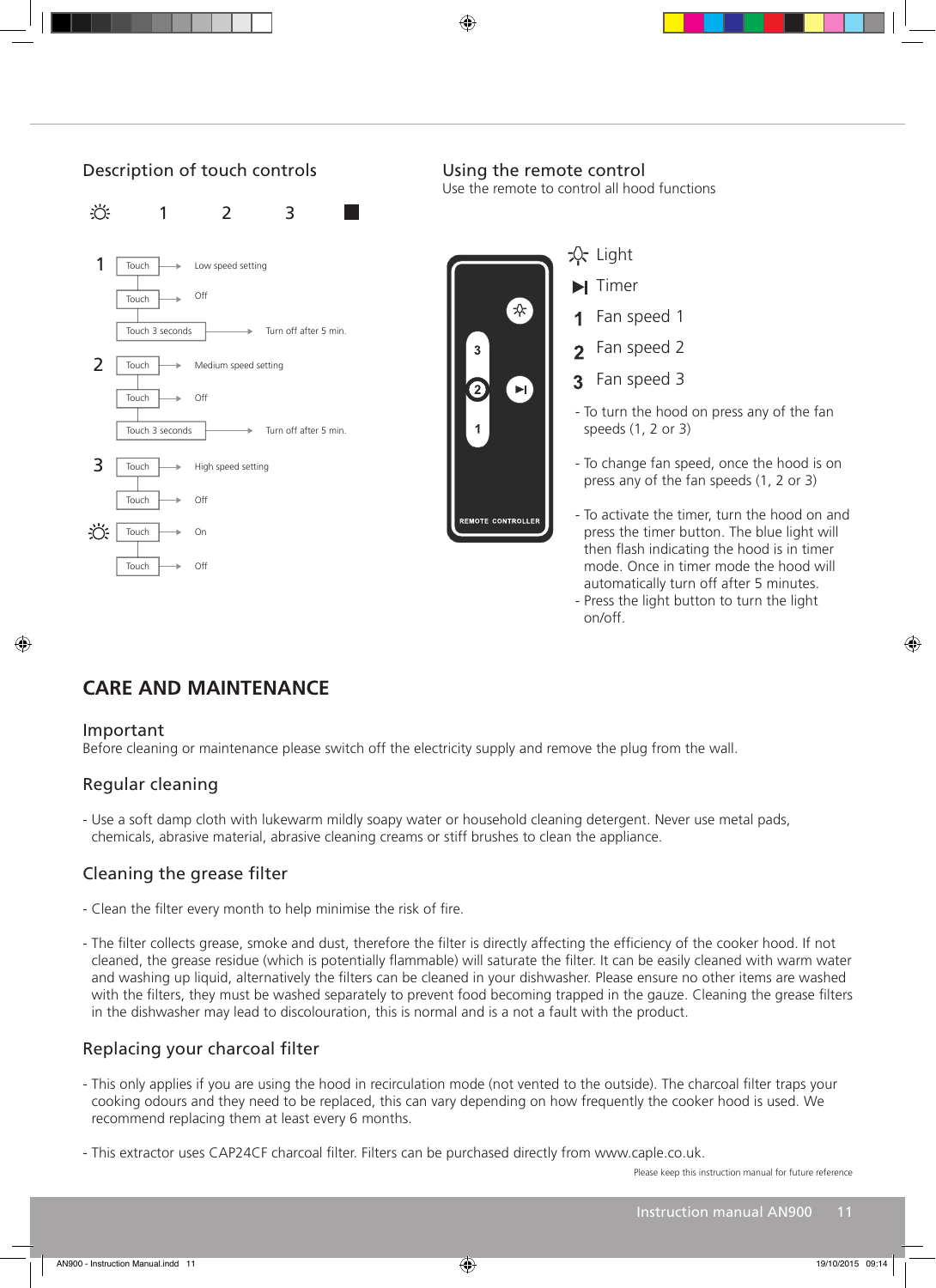

### How to replace the charcoal filter

- Lift the glass front panel to open it
- Remove the grease filter
- Squeeze the clips on the charcoal filter and pull the filter back towards you to remove it.



### Replacing the bulbs

- This extractor is fitted with a 3W LED light bar. The illumination is designed for use during cooking and not for prolonged periods of time to light the kitchen. Prolonged use of the lights may reduce the lifetime of the bulbs.

 $\bigcirc$ 

#### Warning

Do not touch or change the bulbs when the hood is operating. Wait until the bulb is cool before removing.

Use the same bulbs as the originals (3W LED). Replacement bulbs are available from www.caple.co.uk.

### Removing the LED lights

- 1. Open the centre panel and remove the grease filter.
- 2. From inside the hood, loosen the screw
- 3. Unplug the light from the wiring harness. Avoid direct contact between the lens and your hand
- 4. Replace the damaged lamp by reversing the steps



#### Note

◈

The light is only meant for use during cooking and not for illuminating the surroundings for longer periods. If the light is used for longer periods, this will considerably shorten the life time of the bulbs.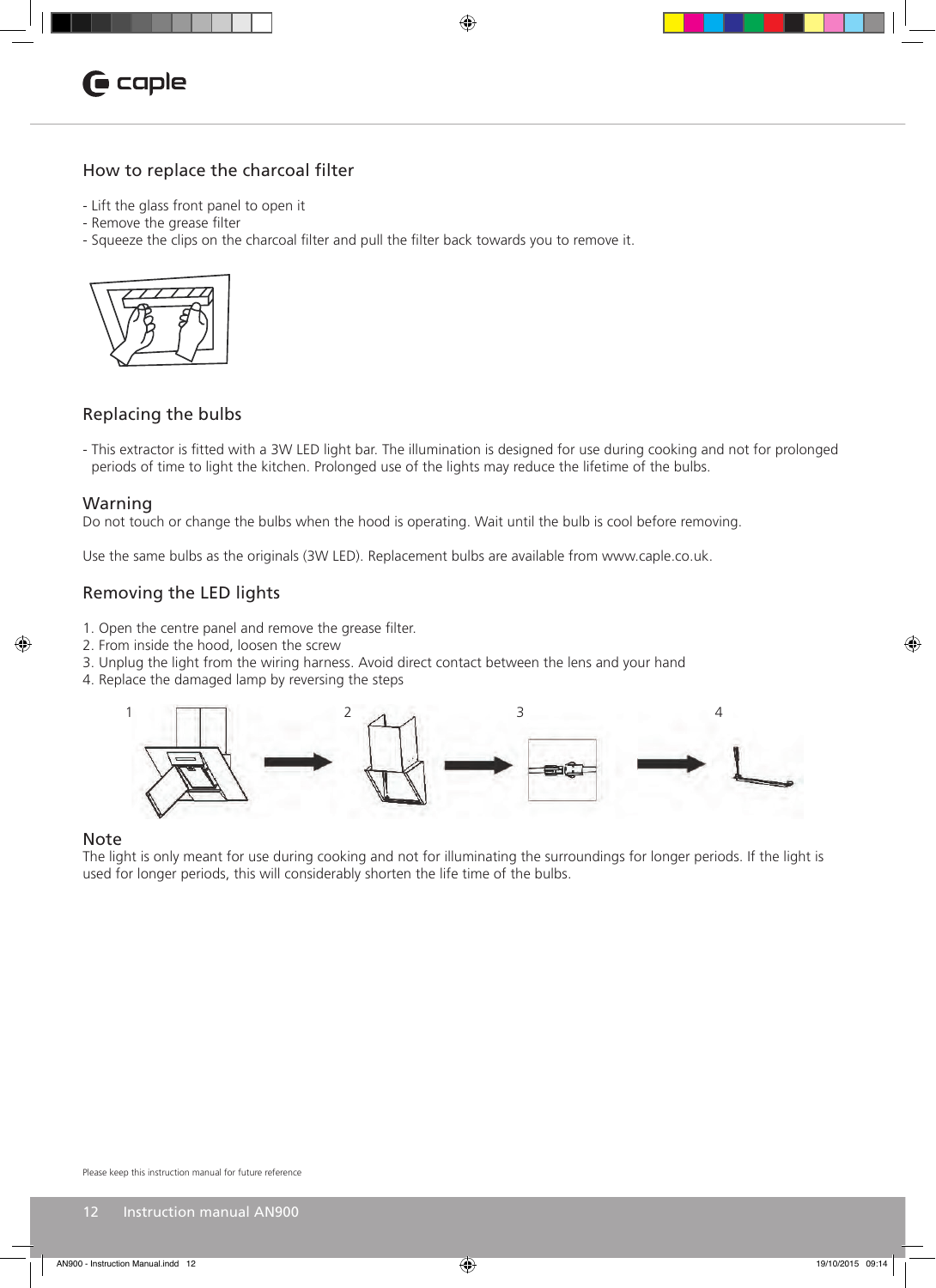# **DIMENSIONS**

 $\bigoplus$ 



Please keep this instruction manual for future reference

 $\bigoplus$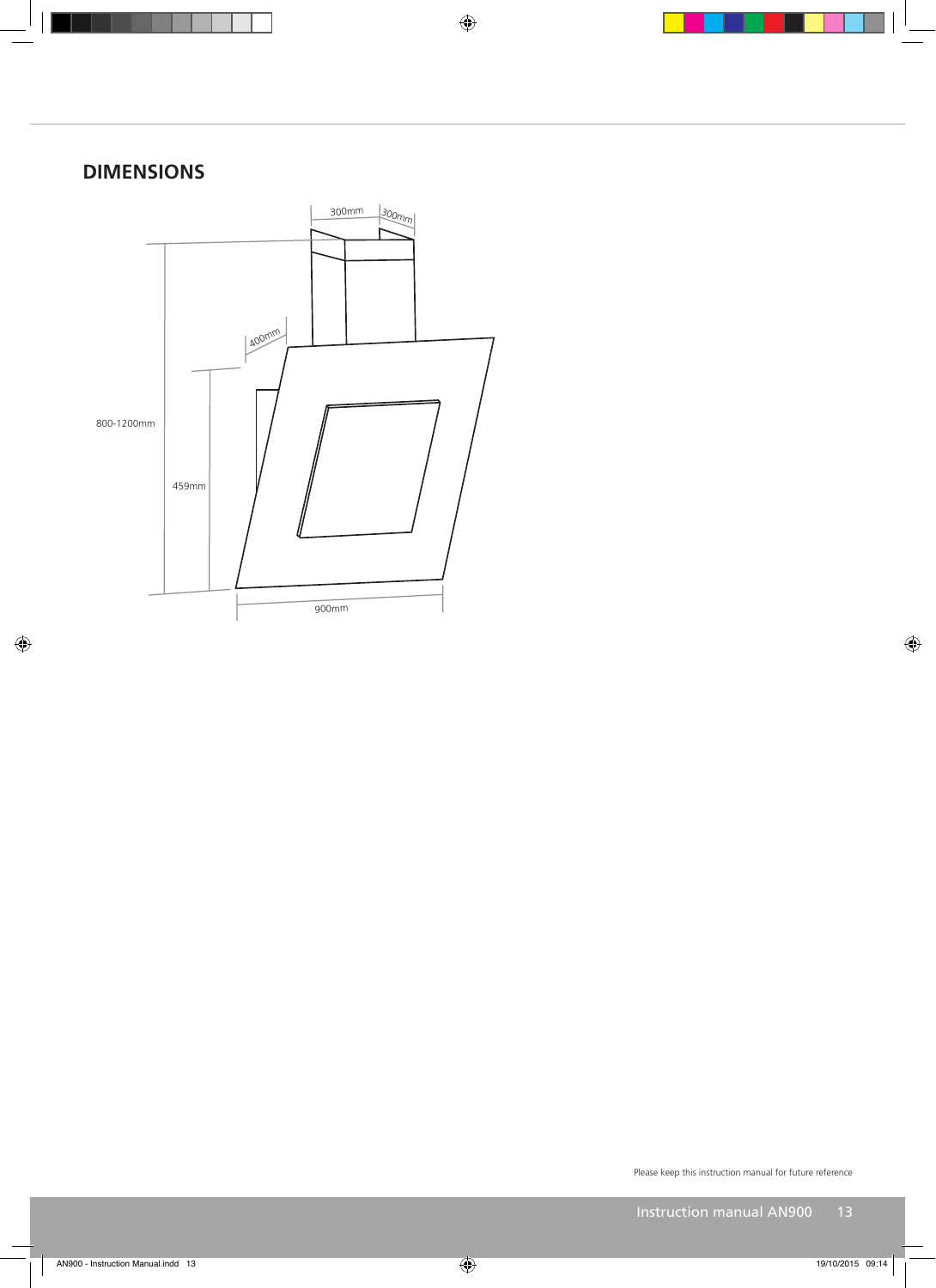# **TROUBLESHOOTING**

| <b>PROBLEM</b>                           | POSSIBLE REASON                                           | SOLUTION                                                          |
|------------------------------------------|-----------------------------------------------------------|-------------------------------------------------------------------|
| Hood doesn't turn on                     | No electrical supply                                      | Check the plug is connected<br>Check the main switch is turned on |
|                                          | Power cord is damaged                                     | Contact Caple Service                                             |
|                                          | Aluminium grease filters are clogged                      | Clean the filters and replace when dry                            |
| Poor airflow                             | Charcoal filters are clogged -<br>recirculating mode only | Replace the charcoal filters                                      |
| Hood is vibrating                        | Hood is not secured properly                              | Check the installation of hood. Tighten<br>mounting screws        |
| Motor is running but there is no airflow | Butterfly valve jammed                                    | Contact Caple Service                                             |
| Motor stops after a few minutes          | High temperature safety device<br>activated               | The kitchen is not sufficiently ventilated                        |
|                                          | The hood is installed too close to the<br>cooking surface | The hood must be at least 61cm from<br>the stove                  |
|                                          | Fan speed is too low                                      | Use a higher setting                                              |
| Strong cooking smell                     | Charcoal filters not installed                            | In recirculation mode charcoal filters<br>must be installed       |
| Oil dripping onto hob                    | Aluminium grease filter saturated                         | Wash the aluminium grease filters                                 |
| Whirring sound                           | Something in contact with fan blade                       | Contact Caple Service                                             |
| Lights are working fan isn't             |                                                           | Contact Caple Service                                             |
| Fan is working but lights are not        |                                                           | Contact Caple Service                                             |

 $\bigcirc$ 

### Guarantee and servicing

 $\bigoplus$ 

Before booking a service call read the troubleshooting table above. For more information on guarantee and service conditions, please contact Caple Service on 0117 938 7420 or email service@caple.co.uk.

Please keep this instruction manual for future reference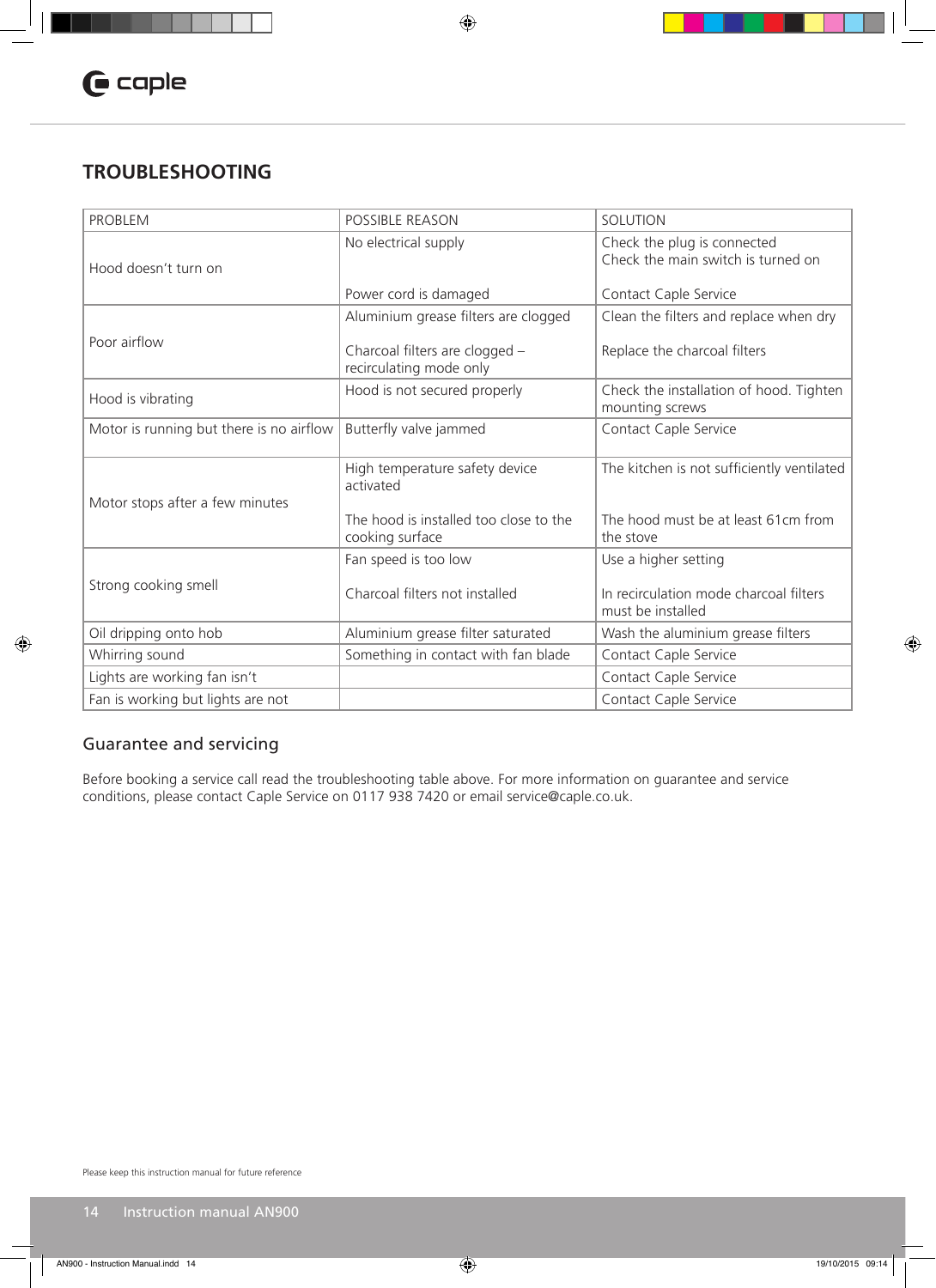### Guarantee

Caple undertake that if within two years of the date of the purchase this appliance or any part thereof that is proved to be defective by reason only of faulty workmanship or materials, we will at our option repair or replace the same free of any charge for labour or materials on condition that:

◈

- Documentation must be provided before a guarantee repair commences to confirm that the extractor is within the guarantee period.
- The appliance has been correctly installed and used only on the electrical supply stated on the rating plate.
- The appliance has been used for normal domestic purposes only, and in accordance with the operating and maintenance instructions.
- The appliance has not been serviced, maintained, repaired, taken apart or tampered with by any person not authorised by us.
- All service work under this guarantee must be undertaken by Caple Service Centre.
- Any appliance or defective part replaced shall become the property of this company.
- If a service call is made and it is found that the installation has not been carried out correctly or customer misuse/abuse is involved the cost of the service call has to be paid for by the user before any service work is carried out.

### Exclusions

◈

This guarantee does not cover:

- Damage or calls resulting from transportation, improper use or neglect, the replacement of any light bulbs or removable parts of glass or plastic.
- Costs incurred for calls to put right appliances improperly installed or calls to appliances outside the United Kingdom.
- Appliances found to be in use within a commercial environment, plus those which are the subject of rental agreements.
- This guarantee is in addition to and does not affect your statutory and legal rights.

Please keep this instruction manual for future reference